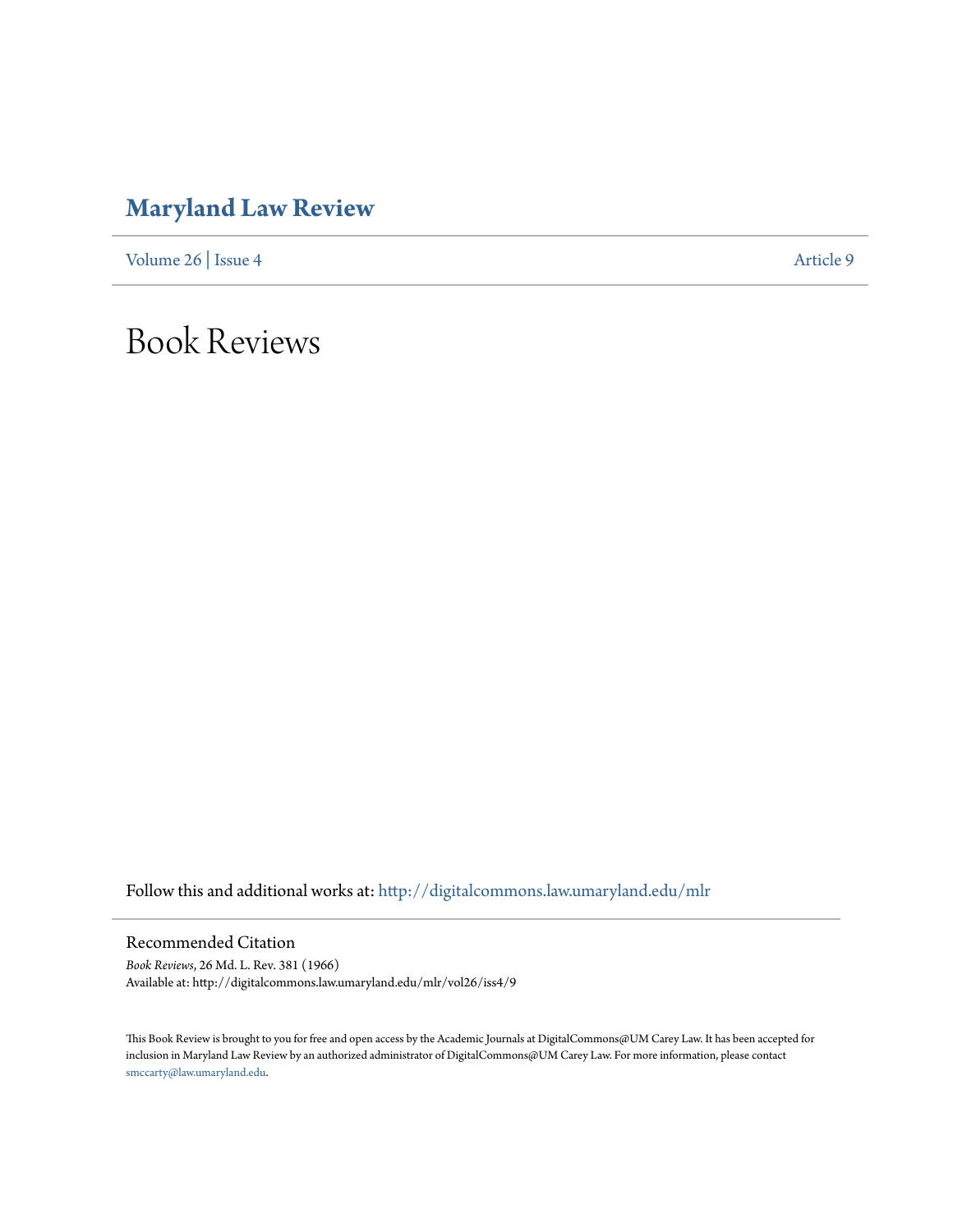## **Book Reviews**

**BASIC PROTECTION FOR THE TRAFFIC VICTIM: A Blueprint For Reforming Automobile Insurance. By** Robert **E.** Keeton **and** Jeffrey O'Connell. Little, Brown and Company, Boston and Toronto: **1965. Pp.** i-xv and 1-624, including index. **\$13.50.**

There have been many proposals advanced in recent years for reforming this country's system of determining who bears the cost of automobile accidents, but none has the meticulous detail of the Basic Protection Plan devised by law professors Keeton (Harvard) and O'Connell (Illinois). Foretastes of their plan have been presented in published articles' and in many formal and informal talks. The complete details are now available in a book which also surveys other reform proposals and analyzes automobile accident compensation systems currently in use here and abroad.

Under the authors' proposal, a person injured in a motor vehicle accident would make a claim for "basic protection benefits" to obtain compensation for his injuries. The claim would be made to, and if litigation were necessary suit would be brought against, an insurance company, in most cases the company from whom the claimant purchased basic protection coverage.2 The injured person would be entitled to such benefits whether or not his injuries were caused by anyone's negligence or other fault. Basic protection benefits compensate the injured person only for his economic losses (typically medical expenses and lost earnings), and part of those are not covered: there is a deductible equal to \$100 of net economic loss of all types, or 10 per cent of loss from inability to work, whichever is greater. Damages for pain and suffering are not provided as basic protection benefits, but additional insurance may be purchased by a motorist to compensate himself and his family for harm of that sort. It will also be possible for an injured person to maintain a tort action in which he would be allowed to recover compensation for pain and suffering to the extent that his damages therefor exceed \$5,000. In the tort action the injured person would have to prove that someone else was liable to him under existing principles of tort law. The tort action would proceed just as it does at present, but there would be no recovery therein for amounts payable as basic protection benefits or (as previously noted) for the first \$5,000 of damages for pain and suffering. In such a tort action the claimant would also be allowed to recover his economic losses in excess of \$10,000, his loss arising from the \$100 deductible feature and compensation for property damage. (Property damage is not covered by basic protection benefits.) In contrast to the present automobile tort claims system, under which all benefits are usually paid

<sup>1.</sup> Keeton and O'Connell, Basic Protection - A Proposal for Improving Automobile Claims Systems, 78 HARV. L. REV. 329 (1964); Keeton and O'Connell, A Basic Protection Insurance Act for Claims of Traffic Victims, 2 HARV. J.

<sup>2.</sup> If the claimant is not the owner of an insured car, the claim would usually be brought against the company from whom the owner purchased basic protection coverage.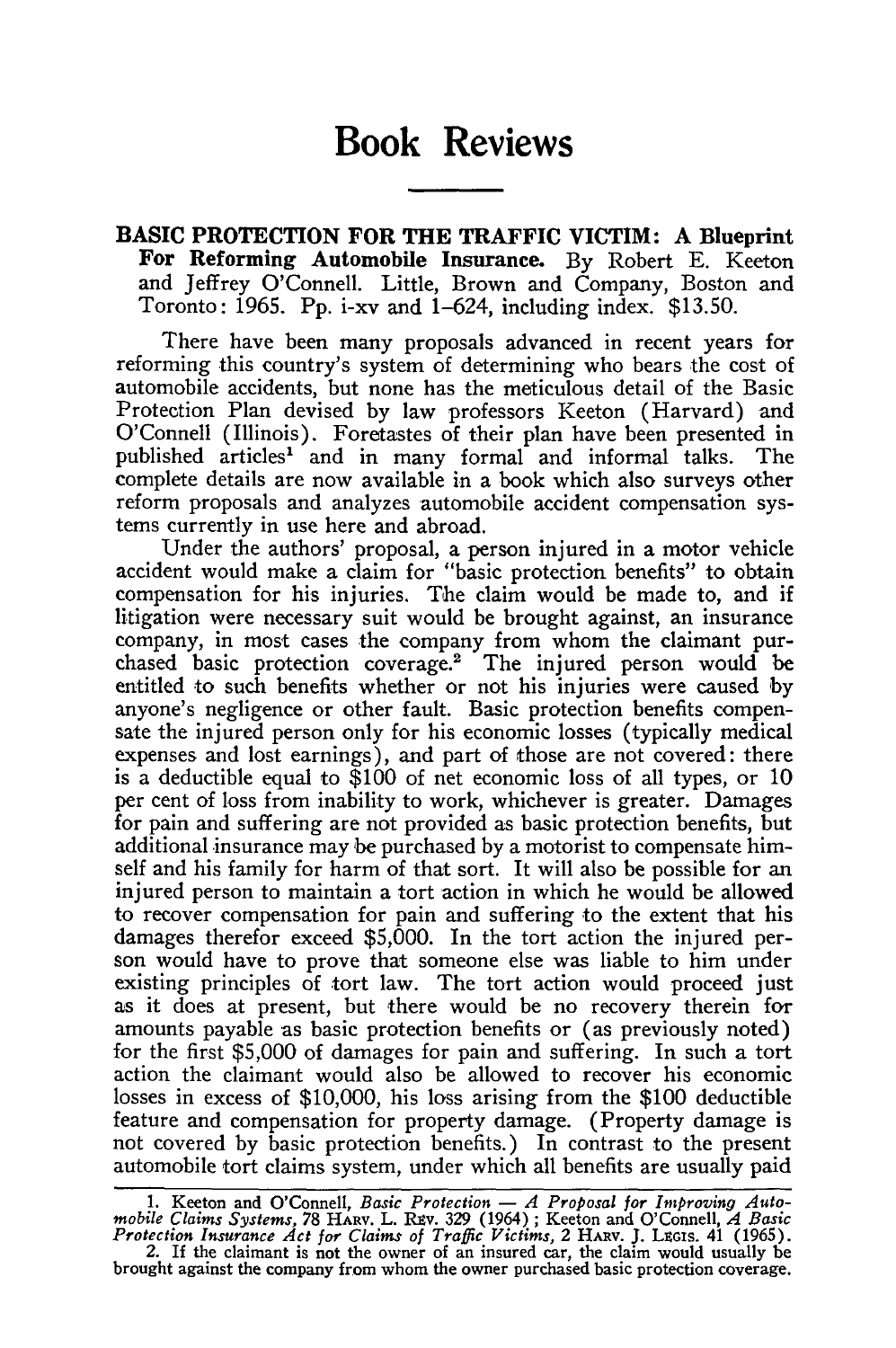in a lump sum, basic protection benefits would be paid each month, as the injured person's losses accrue. Basic protection benefits would be financed by insurance which would have to be obtained on a motor vehicle before it could be registered. Minimum coverage would be \$10,000 per person, \$100,000 per accident.

In summary, the Keeton-O'Connell plan involves compulsory automobile insurance compensating a traffic victim for his economic losses up to \$10,000 whether or not anyone was at fault in the accident. This contrasts with the system presently found in this country where the victim may recover damages for pain and suffering as well as for economic losses, but only if he can prove that someone was at fault (and in most states, only if he himself was free of contributory fault).

This review's summary hardly does justice to the authors' plan, since it leaves out so many of its important details. The interested reader may consult one of the several summaries of the plan contained in the book itself.<sup>3</sup> The presentation of their plan in detail, complete with a draft statute in ready-to-enact form, is unique among the more recent American reform proposals. The plans of other reformers have simply been outlined. Keeton and O'Connell are to be commended for working out the details of their plan, a task which must have taken uncounted hours. Of course the presence of so much detail makes the reader's task difficult. The book is not recommended for a light evening's reading. Moreover, the book's presentation is at times labored.

An example of this may be found in the discussion of reform plans advanced by other scholars. Keeton and O'Connell frequently point out that someone else's plan has not given a precisely formulated solution to a particular problem, with a resulting ambiguity. They then perform a detailed analysis which (1) proves that the ambiguity exists;  $(2)$  presents the range of its possible meanings; and  $(3)$ laboriously decides which meaning the original author probably intended. The problem and its solution are handled solely by analysis of "internal" evidence, *i.e.,* by considering the language used by its author. "Maybe he meant *A,* maybe he meant *B.* He probably meant *A* because. . . **."** This excessive concentration on textual analysis is occasionally relieved by the simple expedient of an inquiry directed by Keeton-O'Connell to the author of the work under analysis. But other ambiguities in the same work are all too frequently resolved only by Keeton and O'Connell's analysis of the other author's published writing, rather than by asking the other author to resolve them.

The excessive focus on resolving conflicts in abstract ideas, which Keeton and O'Connell reveal in their analysis of other reform proposals, may perhaps be related to a far greater failing. This involves their handling of one of the main arguments in support of their proposal. The argument is that the basic protection plan will provide a better distribution of the insurance dollar than the existing system. **A** large portion of the automobile premium dollar now goes to pay the

**<sup>3.</sup>** For a brief summary, see KEETON **AND O'CoNNELL,** BASIC PROTECTION **FOR** Tnx TRAFFIC VICTIM 6-10 (1965). For an expanded version of the foregoing summary, see pp. 273-95. A detailed discussion, keyed to the sections of their proposed statute, is found at pp. 386-482.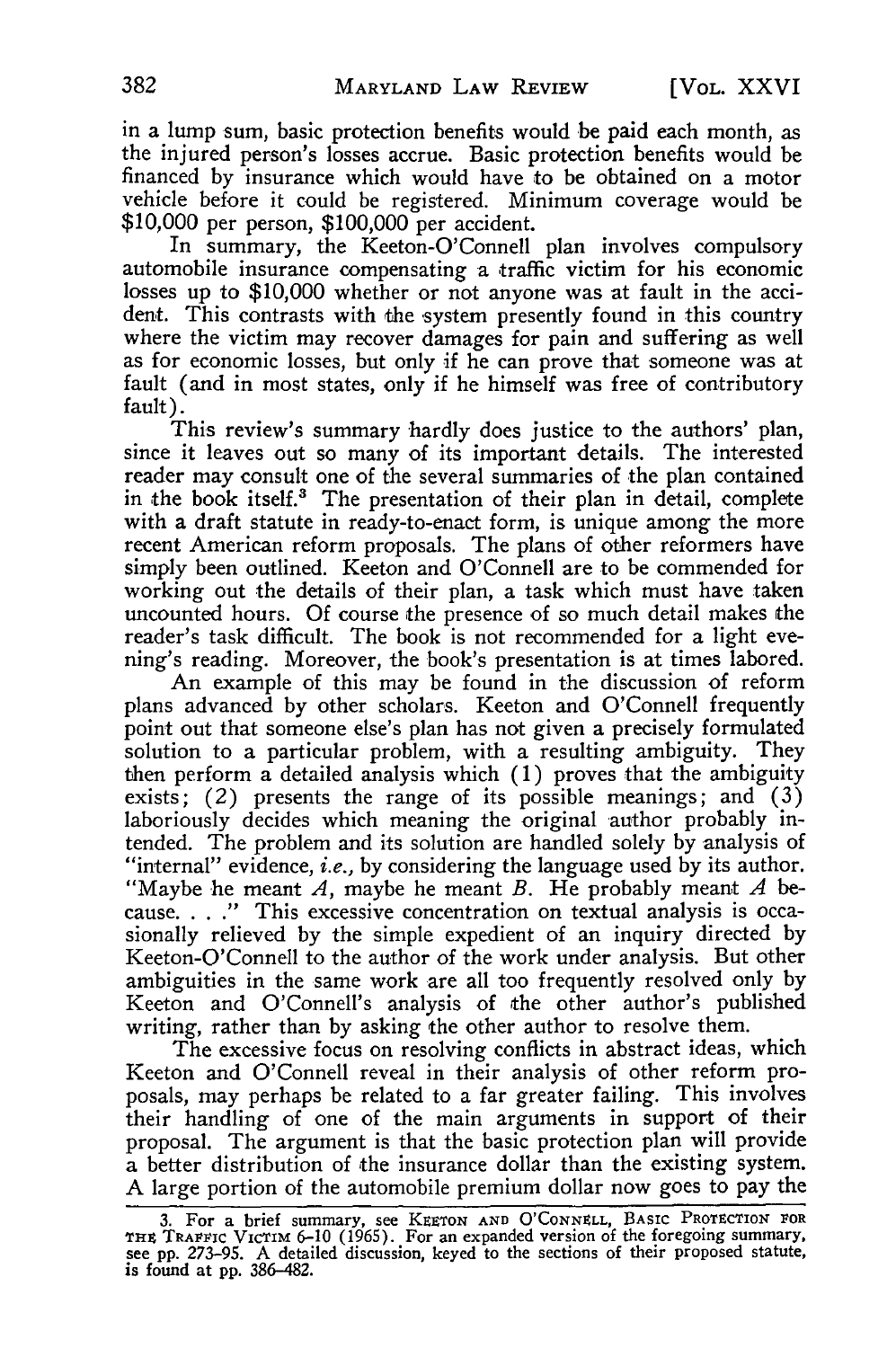costs of administering the compensation system, rather than to compensate the traffic victim for losses directly attributable to the accident. The basic protection plan, it is said, will reduce administrative costs **by** eliminating much of the expense of adjusting and adjudicating controversies over fault. Such expenses include fees of claims adjusters, defense attorneys, and plaintiffs' attorneys. The services of these persons would not be entirely eliminated **by** the enactment of the basic protection plan, but their role (and consequently the share of the insurance premium dollar ultimately received **by** them) would be significantly decreased. In addition, the costs to society resulting from subsidization of the court system would be lessened **by** reduction in the number of lawsuits as a result of a decrease in the number of controversies over fault.

Although the contention that administrative costs will be reduced as outlined in the preceding paragraph seems reasonable, the book does not present detailed cost projections and comparisons. After the first **295** pages, where the theme of lower administrative costs constantly recurred, only three pages **(295-98)** are set aside for special discussion of the costs of the Basic Protection Plan. The most notable feature of these pages is the absence of a facts-and-figures discussion. The authors have therefore failed to resolve the essential question, which is how much costs will be reduced. That question will have to be answered before the plan can be put into effect, because actuaries will have to take account of such costs when rates are set for the insurance policies which are the foundation upon which the authors' entire plan rests.

The authors' inclusion of certain features of their plan may operate to make the reduction in administrative costs not quite so extensive as might otherwise have been the case. One such provision is related to the deductible feature of the basic protection plan. Even though the first \$100 of economic loss is deducted from his basic protection claim, the victim retains his right to recover this \$100 by bring-<br>ing a tort action. The authors deal with the effect of this on administrative costs as follows:

It seems unlikely that victims will press claims for this **\$100** in any substantial number of cases, or that the cases that do arise will be tried so as to consume much court time. Unless the loss has occurred under peculiarly aggravating circumstances, ordinarily a victim will choose to forget such a claim. In that event he will bear the first **\$100** of loss himself.4

The authors' contention that victims will tend not to press their **\$100** tort claims is not self evident. Study of claims experience under existing practices could no doubt produce data which would permit reasonable projections of the frequency of claims of that size. In projecting the total administrative cost of the basic protection system it will be necessary to take account of the cost of processing any **\$100** insurance claim. Since a tort claim will ordinarily be pressed against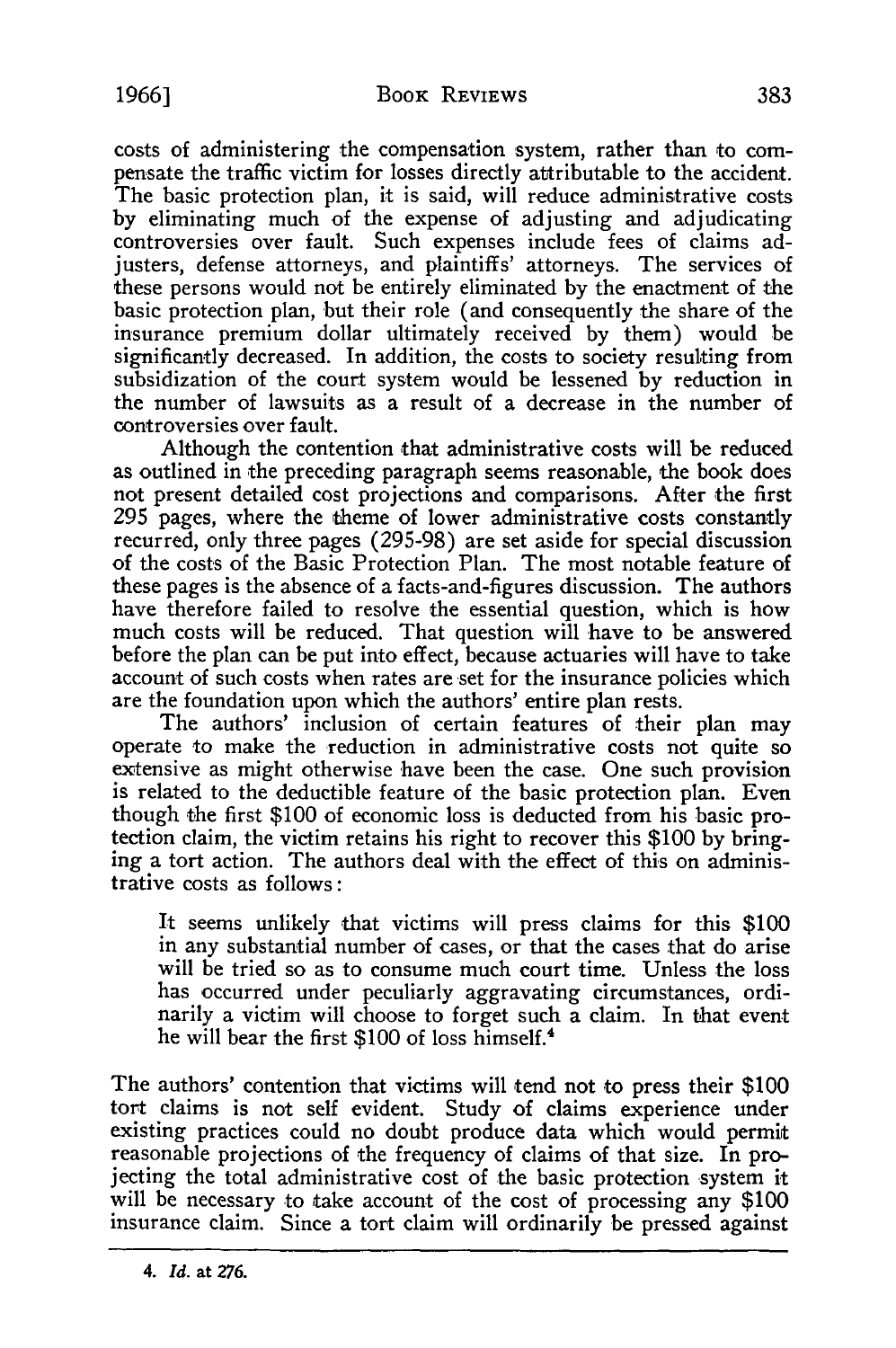an insurance carrier other than the basic protection carrier, two personal injury claims files will have to be opened in most cases where a basic protective claim and a tort claim are made **by** an injured person  one file **by** the basic protection insurer, the other **by** the tort insurer. Moreover the tort insurer will have to prepare its claim file in a way which will permit it to make a determination of fault. The fault question has therefore not been eliminated even in the personal injury aspects of the proposed basic protection system. Fault questions will also be preserved in property damage cases, since the authors leave the present system of handling property damage untouched **by** their basic protection proposal.

Even if litigation is not required to dispose of tort claims for property damage and for the \$100 basic protection deductible, there still remains a potentially large administrative cost factor. Figures on the probable cost of handling such claims could no doubt have been obtained, and a detailed presentation and analysis of them would have been in order. In view of the high percentage of claims which would probably be settled, the costs of administering claims settlement activities may render the added costs of litigation insignificant. However, the possibility of at least some tort litigation, with its attendant costs, should not be discounted. Many attorneys now litigate automobile property damage cases on behalf of insurance carriers seeking to recover on a collision insurance subrogation claim. Such claims are usually small. This shows that it is possible for attorneys to be involved in handling tort claims for small amounts. When the claimant is covered **by** collision insurance, his claim for the \$100 economic loss deductible from his basic protection recovery plus his claim for the amount deductible under his collision coverage for property damage may produce a sufficiently large figure to justify litigation. The likelihood of this would be increased if the attorney handling the insured's tort claim also handled the insurance company's subrogation claim.

Thus, the basic protection system may not substantially reduce the administrative costs of the total automobile accident compensation system, since tort claim files may still have to be maintained, and since litigation of some of them is possible. The authors' failure to handle these problems adequately rests not so much in their failure to mention them as in their failure to study the present claims system in quantitative terms, and to use the data derived from such an examination to project cost figures for their system and to compare such figures with the cost of the present system. Such a study could be conducted on the basis of a small sample of cases and would **by** no means require an examination of every insurance company's complete claims experience.

The numerous details of the authors' plan which have not been mentioned in this review will significantly influence the judgment many people will levy on the plan. Many of the details will raise controversy, such as the provision for awarding attorneys' fees to claimants who sue to obtain basic protection benefits. The significance of other details may not be readily apparent. For example, at two places where the key features of the plan are summarized the authors state that *"In general*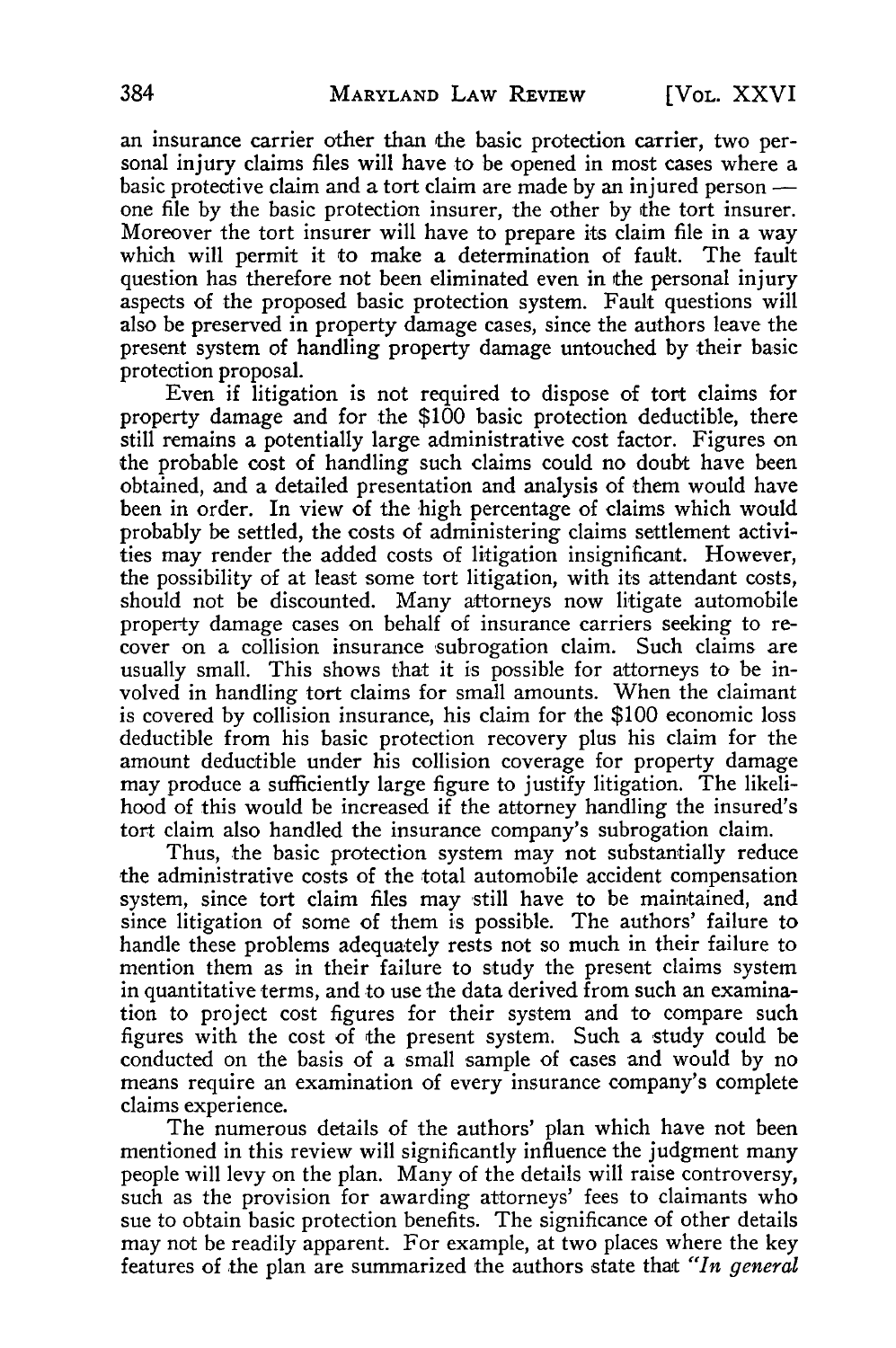*the basic protection system preserves present tort claims procedures, including jury trial, for settling and litigating claims....*"<sup>5</sup> This might be taken to mean that in the average suit **by** a claimant against an insurance company for basic protection benefits there would be a right to jury trial. Actually, as the text on page 294 reveals, there is a right of jury trial only if the amount in controversy is at least \$5,000.6 One of the authors' fundamental premises is, of course, that cases involving such large amounts of economic loss are on the average quite infrequent. Therefore, **by** the authors' own premise, the right to jury trial will not have been preserved in most cases where suit is brought to obtain basic protection benefits.

The plan has been formulated not only to solve the problems the authors detect in the present system, but to do so in a way which stands a realistic chance of legislative enactment. Many of the plan's features and of the book's arguments can be explained by the authors' desire to propose a plan which is politically acceptable. Preservation of tort litigation for the more serious cases seems justifiable primarily on this ground. And the authors take pains to note that basic protection insurance will be marketable through existing insurance channels. Thus, insurance companies, insurance brokers, and plaintiffs' and defendants' attorneys are all given a place under the new scheme. It will be interesting to see whether the plan is adopted anywhere. For myself, I am not yet convinced that it should be. There are too many questions as to its effects which have not been given satisfactory answers, especially those relating to costs. It does, however, deserve careful study.

## *R. Wayne Walker\**

Detention **Of** The Mentally Disordered. By Barry B. Swadron. Butterworth & Co., Ltd., Canada: 1964. Pp. 450, with appendix, table of cases, table of statutes, and index. \$15.00.

Today, more than ever before, there is an increased concern about any encroachment upon civil liberties. Associated with this concern, there is naturally a renewed interest in the forceful detention of the mentally ill,<sup>1</sup> which is reflected in recent court decisions, Maryland's own efforts to revise the criminal code,<sup>2</sup> the reconsideration of our mental health laws in the wake of the *Durham* decision,<sup>3</sup> the writings

<sup>5.</sup> *Id.* at 10 and 293. (Italics in original.)<br>6. The authors discuss the constitutional problems concerning the modification of

the right to jury trial on pp. 493-504. \* Associate Professor of Law, University of Maryland Law School; A.B. 1956, LL.B. 1960, University of California, Berkeley.

<sup>1.</sup> Hearings before the Subcommittee on Constitutional Rights of the Senate Committee on the Judiciary on Constitutional Rights of the Mentally Ill, 87th Cong., 1st Sess. (1961). 2. The General Assembly of Maryland has recently granted funds to establish

a commission to study and review the criminal law, procedure and administration. LAWS **oF** MD. ch. 138 (1966).

<sup>3.</sup> Durham v. United States, 214 F.2d 862 (D.C. Cir. 1954).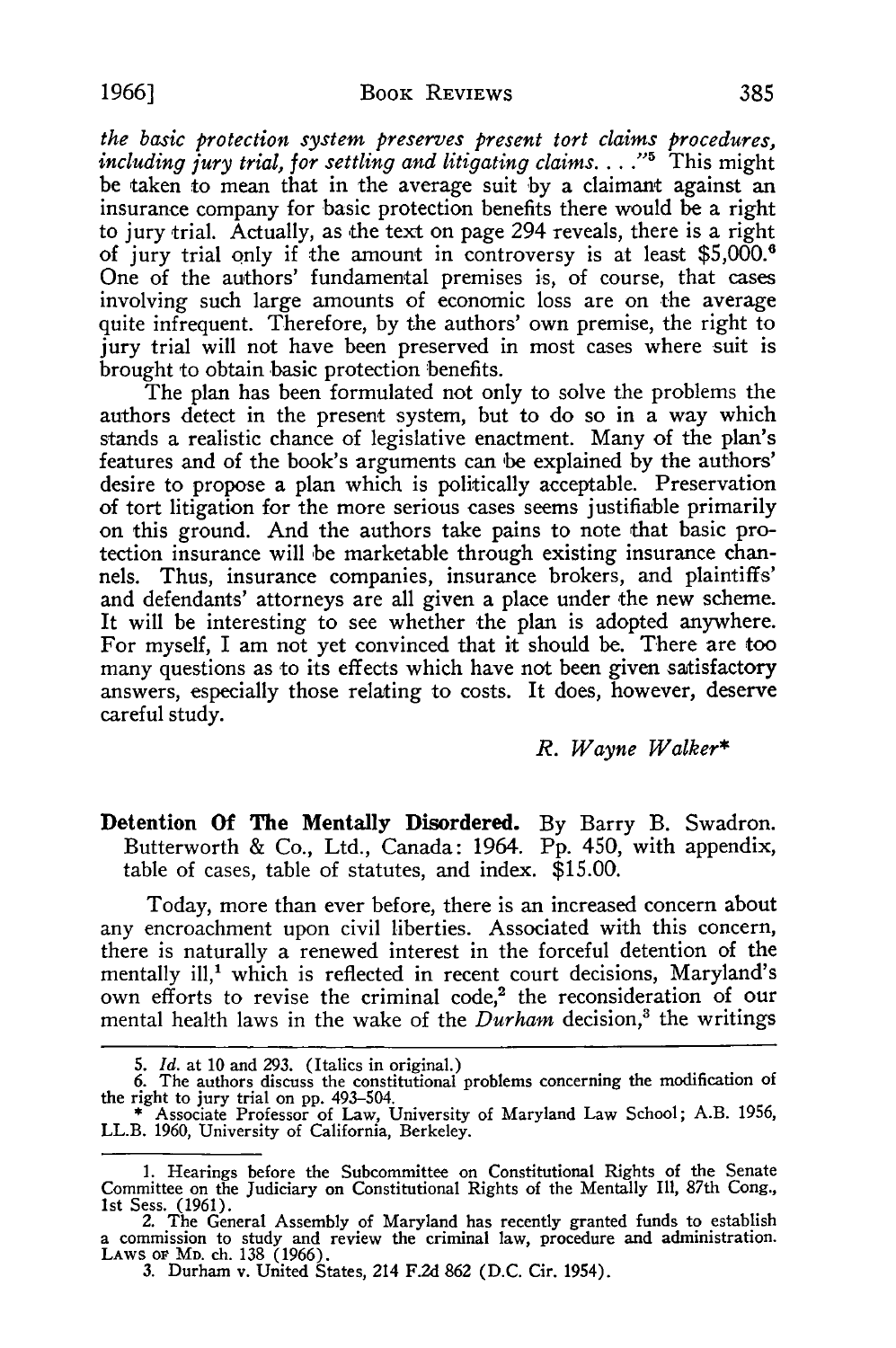of Dr. Thomas Szasz,<sup>4</sup> the Report of the Joint Commission on Mental Illness and Health,<sup>5</sup> the Community Mental Health Centers Act,<sup>6</sup> and recent progress in the treatment of the mentally ill, to mention only a few. **All** of these factors make this book a most useful and timely volume, not only as a source of guidelines for the drafting of new legislation,7 but also as an impetus in fostering greater understanding of the entire subject of the detention of the mentally ill.

In this book the author, a member of the Ontario Bar (LL.B. and LL.M.) has covered the entire gamut of laws concerning the hospitalization, detention and release of the mentally ill, the dilemma of the mentally ill criminal and related laws concerning the mentally defective. For their comparative and informational value, he quotes frequently from the applicable parts of the British Mental Health Act, 1959, and the United States Draft Act Governing Hospitalization of the Mentally Ill.<sup>8</sup> The extensive use of illustrative case material, appeals decisions, samples of the actual forms used under the various laws, and newspaper clippings greatly enhances the value of the book by instilling in the reader a greater feel for the issues involved and the reasoning behind many of the laws.

However, it is the laws of Canada and its provinces which serve as the focal point of all the author's discussions. To this reviewer, who is not a lawyer but a psychiatrist, it was revealing to note that, although some diversity exists among the provinces, there seems to be far more unity amongst provincial laws than amongst the state laws of the United States.<sup>9</sup> The contrast between state and provincial law was also enlightening because it indicated that many of our states have not revised their commitment laws in accordance with recent advances in the care of the mentally ill, as has been done in many Canadian provinces.<sup>10</sup>

That Mr. Swadron is a lawyer is obvious both from the legal detail of his work and from the subject matter of his discussions. However, from the viewpoint of a forensic psychiatrist, it is also obvious that he is a friend of the mentally ill and quite aware of not only what modern psychiatry has to offer the law and society, but also its limitations. It is his understanding of both disciplines which makes his commentary so valuable.

<sup>4.</sup> Szasz, Law, Liberty and Psychiatry (1963); Szasz, Myth of Mentai<br>Illness (1961).<br>5. Joint Commission on Mental Illness and Health, Action for Mentai<br>Health — Final Refort (1961).<br>5. Commission Facilities Construction Ac

U.S.C. §§ 292-92i (1964).<br>7. The Legislative Council of Maryland has hired Donald C. Allen to review the<br>entire Health Code (MD. CoDE ANN. art. 43) and the Mental Health Code (MD. CoDE<br>ANN. art. 59) and the Council present

<sup>9.</sup> **LINDMAN AND MCINTYR, THE MENTALLY DISABLED AND THE** LAW - **THE REPORT** OV **THE** AMERICAN **BAR FOUNDATION ON THE** RIGHTS **Or** THE **MENTALLY ILL** (1962).

**<sup>10.</sup>** CORNELL **LAW SCHOOL,** MENTAL **ILLNESS AND** DuE PROCESS, REPORT **AND** RECOMMENDATIONS ON **ADMISSIONS TO MENTAL HOSPITALS UNDER** NEW **YORK LAW** (1962).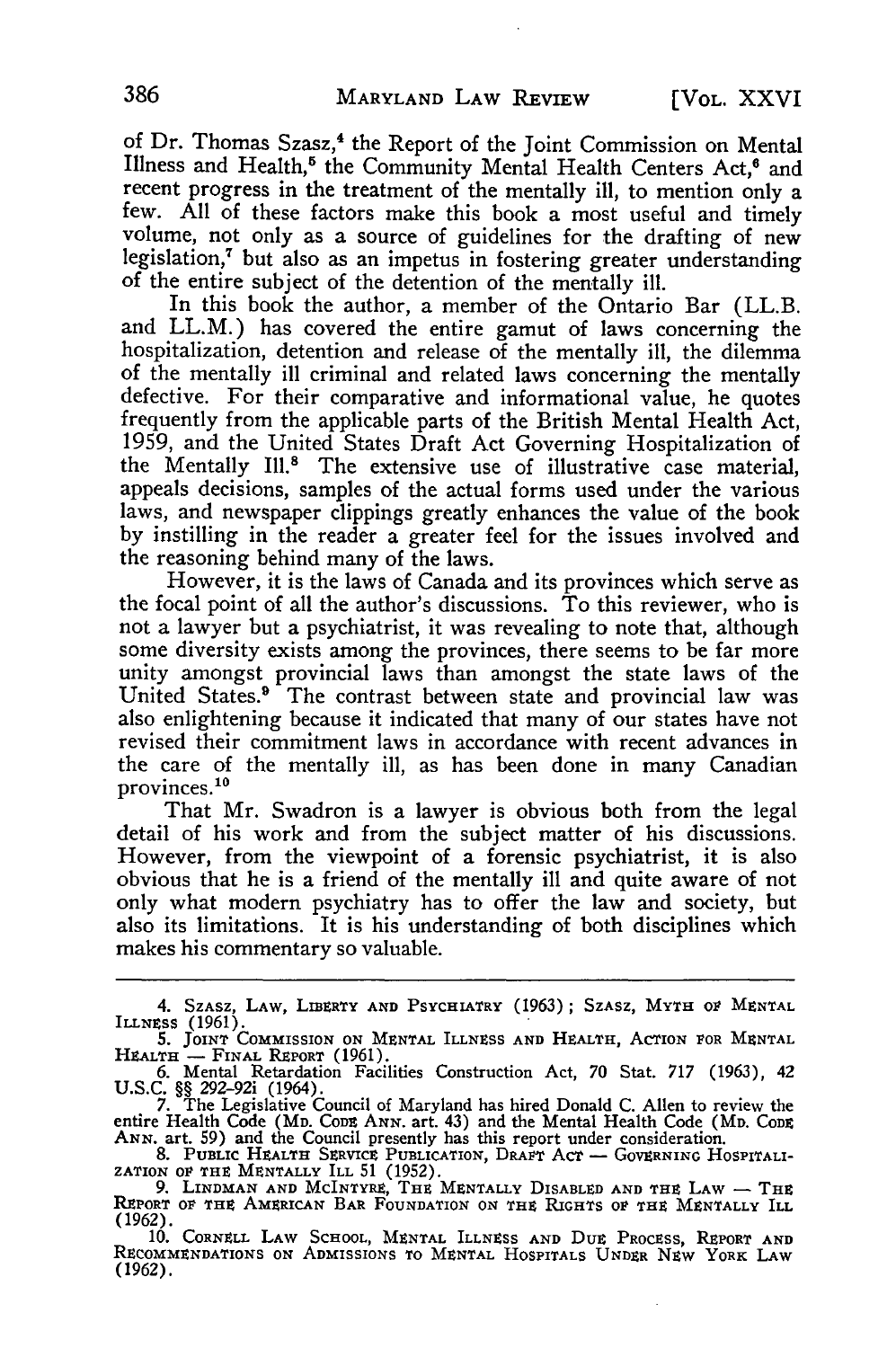Mr. Swadron begins his treatise with an examination of the various statutes concerning the voluntary patient and then describes the procedures necessary for regular certification, the pre-condition of involuntary commitment. He raises an important point which is stirring more and more interest in our courts and legislatures, whose awareness has been stimulated **by** the goading of a proliferating number of psychiatrists, when he states that "the legislatures give the power to medical practitioners as a class to the exclusion of none within that class, to certify the mental disorder of any persons."<sup>11</sup> While conceding the practical considerations which have produced this most frequently used procedure for hospitalization, he pointedly emphasizes its pitfalls. After all, it does in fact take only two physicians' signatures to at least bring about an initial confinement. Should the opinion of two be taken as a reliable indication of the consensus of professional judgment? It is noteworthy that most Canadian provinces further require that a patient who has been certified be admitted to a mental institution only after its Superintendent agrees to accept him. In Maryland, such a patient is usually admitted first and then remains committed for several days while his case is evaluated **by** the staff. In most Canadian provinces the signed certificates are sufficient authority to any person to convey the patient to the institution and for the authorities thereof to detain him. In many American jurisdictions the police require that simple charges be docketed before they will become involved.

Several provinces require legal procedures, which are in the nature of judicial review, in addition to certification **by** two physicians' certificates. In Alberta, the certificates must first be submitted to a justice of the peace. In British Columbia and Quebec, the patient must be personally examined **by** a judge who also reads the certificates. Such procedures have evoked a strong desire in medical circles to avoid the involvement of courts, judges, and juries in the commitment procedure. After all, is not this a medical situation? Does the appearance of a mentally-ill person before a judge or magistrate offer any real protection of his civil rights **?**

In discussing the test for certification, Mr. Swadron finds:

In the end result, I can find no direct authority which requires the doctor to be satisfied to an extent which is beyond a reasonable doubt that the individual is certifiably mentally disordered. But I must admit that I would feel uneasy if a doctor certified a person on the basis that it would be the best thing to **do,** notwithstanding he could probably satisfactorily remain in the community.<sup>12</sup>

The specific qualifications of the two certifying physicians vary greatly among the provinces. In some provinces one of the physicians may be on the hospital staff (not allowed in Maryland). One province requires at least one of the physicians to have some special knowledge

<sup>11.</sup> SWADRON, DETENTION OF THE MENTALLY DISORDERED 22 (1964).

*<sup>12.</sup> Id.* at **51.**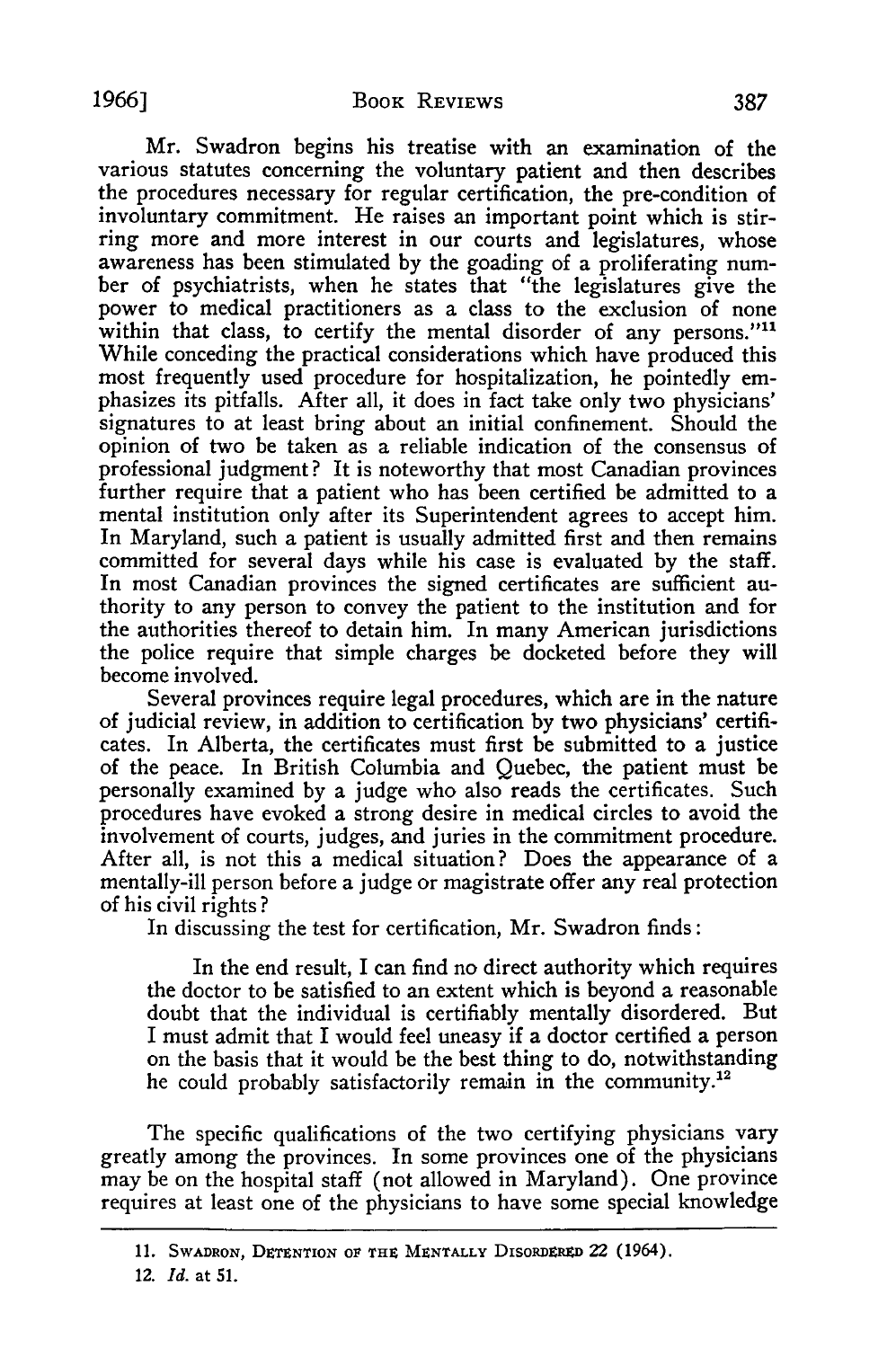of mental illness (not necessarily a phychiatrist). Many more specific limitations apply where a commitment is to a private institution.

After his thorough consideration of the certification process, Mr. Swadron shifts to an examination of the post-commitment requirements. For example, following the period immediately after commitment, a superintendent's authorization is usually required for extended detention. The approval of an independent jury or review board may also be required to detain a patient beyond a short period of time. The question of the duration of the patient's stay and the frequency of statutorily-determined re-examinations is considered in some detail. While many of our states have these same requirements, they often degenerate into meaningless routines.

In concluding his survey of commitment laws, the author reminds us of the function which they serve and the standard **by** which they should be measured:

It is the aim of every jurisdiction that all persons who should be confined in mental hospitals are so confined. **All** the provinces of Canada have legislation authorizing the detention of persons under medical certification or judicial order based upon such certification, the procedures of which were discussed in the previous chapters. Medical certification pre-supposes an examination **by** a medical practitioner. Legislation should provide authority for the bringing together of the medical practitioner and the person alleged to be mentally disordered. It should also provide for the relaxation of standard procedures to facilitate admission to mental hospitals in cases of emergency. The laws in this area may only be considered adequate if any factual situation which may arise can be dealt with in an expedient fashion and with a minimum of difficulty.<sup>13</sup>

The dire consequences of inadequate legislation are emphasized through the use of case histories.

In dealing with mental illness and the criminal law, new problems arise. In Canada, for example, the criminal law is national and uniform throughout the country. However, there are no federal mental hospitals or penal mental hospitals. The courts and prisons are then required to use provincial hospitals and the proper care of some of these patients may depend more on the degree of cooperation of various officials than upon the patient's needs.

**Of** course the fundamental legal problem in this area is the establishment of an adequate test for criminal insanity. The Canadian test represents a more modern and liberal approach than the time-honored *M'Naghten* Rule. Swadron describes the Canadian approach:

Under the Canadian statute law a disease of the mind that renders the accused person incapable of an appreciation of the nature and quality of the act must necessarily involve more than mere knowledge that the act is being committed; there must be an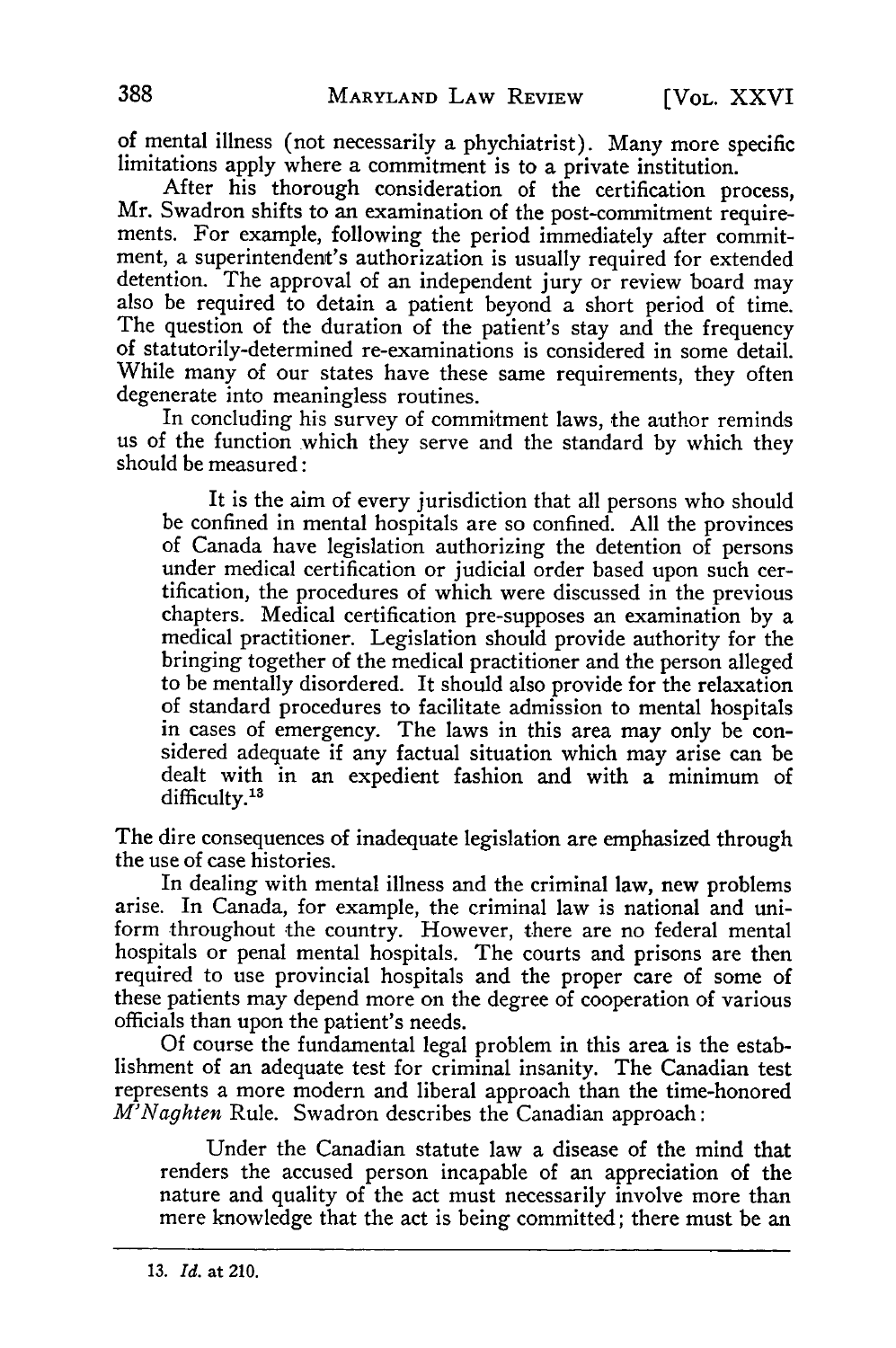appreciation of the factors involved in the act and a mental capacity to measure and foresee the consequences of the violent conduct.  $\ldots$ .<sup>14</sup>

The shortcomings of the *M'Naghten* Rule have repeatedly asserted. As Sir David Henderson has noted:

In melancholia, schizophrenia, paranoid states, general paralysis, senile dementia, epilepsy with insanity, and many others **....** the individual's mind is sufficiently clear to know what he is doing, but at the same time the true significance of his conduct is not appreciated either in relation to himself or others. . . .<sup>15</sup>

Under the Canadian rule, the restrictive interpretations of the "wrong", which typify the *M'Naghten* Rule, are avoided.

In Canada a person is sane until insanity is proven.<sup>16</sup> The jury is usually instructed to find insanity on a "mere preponderance of probability."<sup>17</sup> Recent Maryland decisions<sup>18</sup> have transferred the responsibility of proving sanity to the state once a "reasonable doubt" has been raised by the defense as to counter the presumption of sanity. Following an insanity acquittal in Canada, "a person who is acquitted on account of insanity is not discharged into the community, no matter what his mental condition is at the time of the verdict."<sup>19</sup> He is kept in strict custody in a prison until the pleasure of the lieutenant-governor of the province is known. He is then generally ordered to a mental hospital by the lieutenant-governor and can only be released with his permission.

The issues of fitness to stand trial and the insanity plea are discussed in detail and the author presents an excellent review of all the material on these two subjects. Mr. Swadron raises the subtle point that there is no appeal from an acquittal by reason of insanity. Since such an acquittal leaves the conclusion that the person did commit the act, someone might want to appeal to foster his claim that he did not commit the act.<sup>26</sup> For those found not guilty by reason of insanity, Mr. Swadron leans toward the use of hospitalization for the observation. He quotes from a study conducted by the *Northwestern University Law Review* where this reviewer is quoted at variance with many of his colleagues as saying that  $40-50\%$  of such cases, called to the psychiatrist's attention, can be screened successfully without hospitalization provided an adequate history is available.<sup>21</sup> The majority of those who were of a contrary opinion seem to be psychiatrists whose major experience was in hospital work.

**14.** *Id.* at 354. The author is referring to CAN. **STAT.** ch. **51,** § **16 (1953-54).**

**15.** SWADRON, *op. cit. supra* note 11, at 360-61.

**16.** *Id.* at 356.

*17. Id.* at 363.

18. Fowler v. State, *237* **Md.** 508, 206 A.2d 802 (1965) ; Bradford v. State, 234 Md. 505, 200 A.2d **150** (1964).

**19.** SWADRON, *op. cit. supra* note 11, at 365.

20. *Id.* at 367-68.

21. *Id.* at 259 where the author quotes from Note, *Compulsory Commitment Following a Successful Insanity Defense,* 56 Nw. U.L. Rzv. 409, 465-66 (1961).